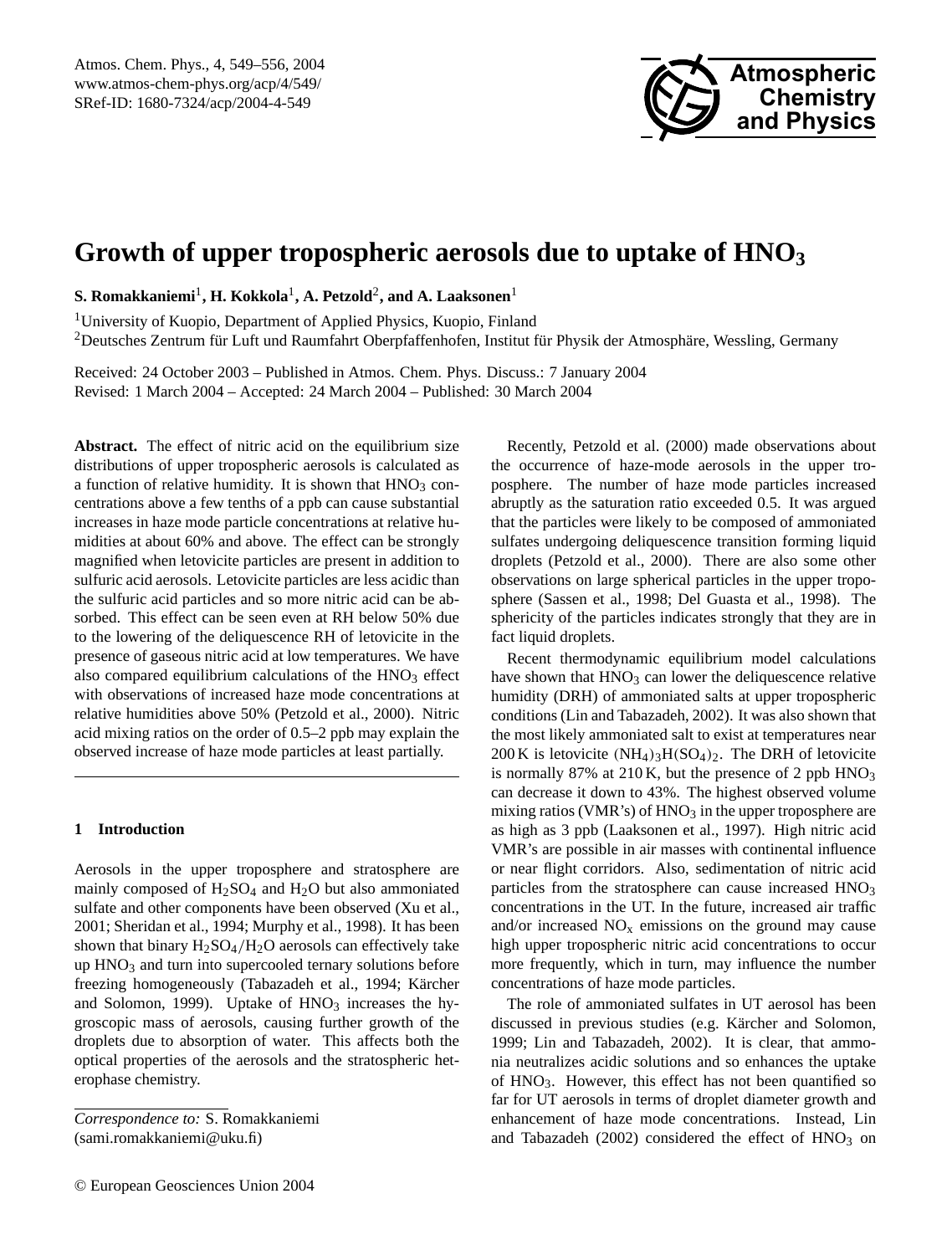

Fig. 1. (a) Growth curves for different size classes for three HNO<sub>3</sub> concentrations. Dry aerosol particle distribution is dist A from Table 1. The accumulation mode is illustrated with yellow colour. Particles bigger than that are in the haze mode. **(b)** Growth factors for different size classes for the same distribution. The highest growth factors are for the biggest particles and vice versa.

the deliquescence RH of letovicite particles, but not how much  $HNO<sub>3</sub>$  enhances hygroscopic growth, while Kärcher and Solomon (1999) calculated the effect of  $HNO<sub>3</sub>$  on sulfuric acid aerosol extinction coefficients as a function of temperature reduced by the local frost point, but did not give quantitative numbers on the effect of  $HNO<sub>3</sub>$  on ammoniated aerosols.

In the present work, equilibrium equations are used to model nitric acid and water partitioning between gas phase and different aerosol size classes in order to study the influence of  $HNO<sub>3</sub>$  on upper tropospheric particle growth at different relative humidities. Assuming that sulfuric acid and ammoniated sulfates can be considered completely involatile, the equilibrium requirements are that the saturated vapor pressures of water and nitric acid above the droplet surfaces have to equal the respective partial pressures in the gas. Due to the assumption, the sulfate to ammonium ratio is fixed and independent of RH. Based on the study of Lin and Tabazadeh (2002), we choose letovicite to be the only ammoniated salt studied. For letovicite we calculate the HNO<sub>3</sub>dependent DRH. As a case study, equilibrium calculations are compared with the observations of Petzold et al. (2000).



**Fig. 2. (a)** Growth curves and **(b)** growth factors for different size classes according to dist B in Table 1. In **(a)** the accumulation mode is illustrated with yellow colour. For clarity, size-dependent curves are presented only for 1 ppb of  $HNO<sub>3</sub>$ . For 2 ppb of  $HNO<sub>3</sub>$  only the highest GF's for letovicite (blue) and for  $H_2SO_4$  (magenta) are presented

## **2 Theory**

The equilibrium saturation ratio  $S_i$  of vapor i over a multicomponent droplet surface is obtained from

$$
S_i = \frac{p_i}{p_{si}} = f_i X_i \exp\left(\frac{2\sigma v_i}{RTr}\right),\tag{1}
$$

where  $p_i$  is the partial pressure,  $p_{si}$  is the saturation vapor pressure,  $X_i$  the mole fraction,  $f_i$  is the activity coefficient,  $v_i$  is the partial molar volume of species  $i, \sigma$  is the surface tension of the solution,  $R$  is the gas constant,  $T$  is the temperature, and  $r$  is the droplet radius.

To describe the equilibrium growth of aerosols we need to write separate equilibrium (Köhler) equations for every condensing vapor. In this study we have equations for water and  $HNO<sub>3</sub>$ . At normal tropospheric conditions, Eq. (1) can be used for water as is, but the amount of  $HNO<sub>3</sub>$  in the air is small compared to water and we need to take into account the fact that condensation depletes the vapor phase. Using the ideal gas law  $(pV=nRT)$  we can write an equilibrium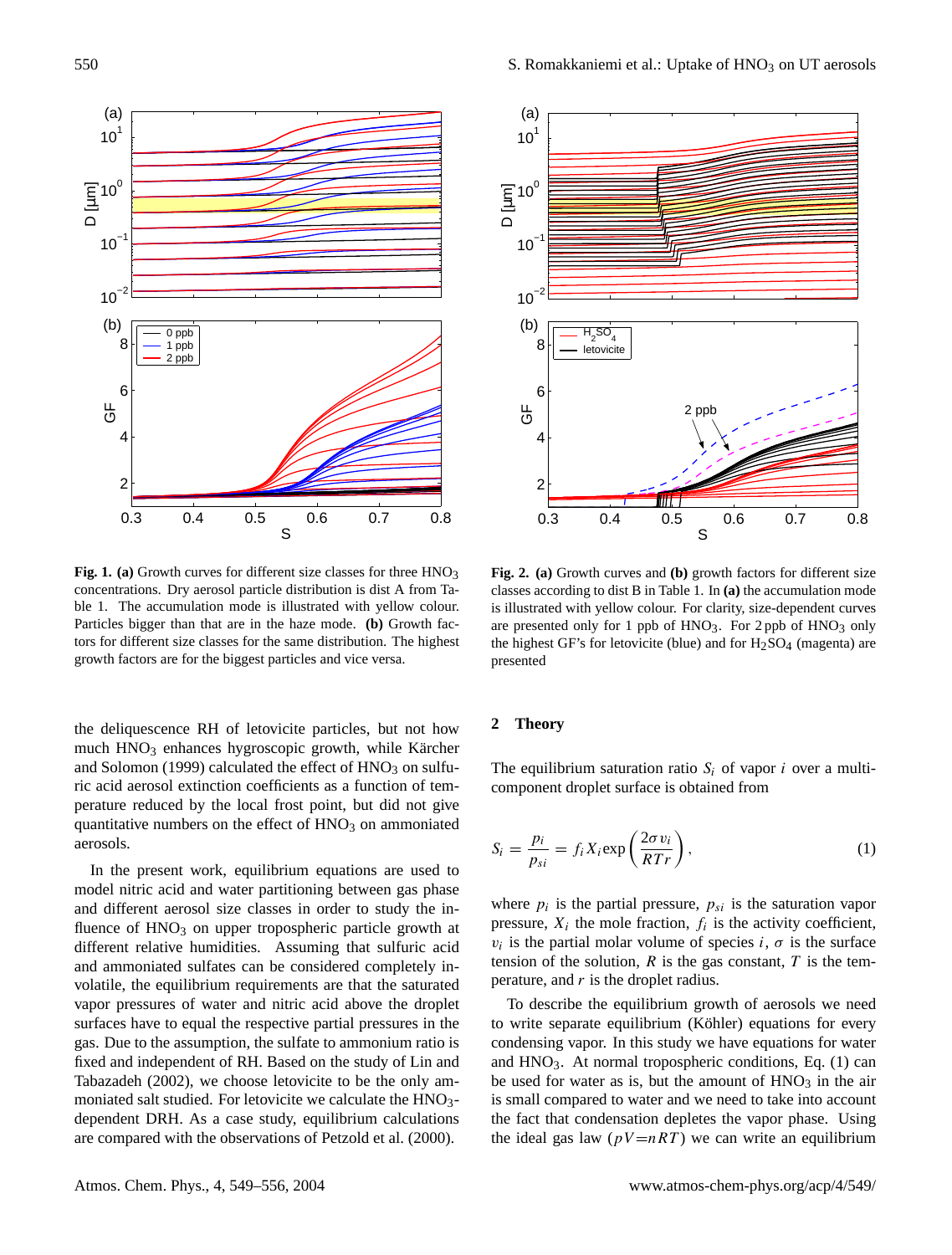**Table 1.** Parameters for log-normal distributions used in the calculations. In dist A all the modes are composed of sulfuric acid and in dist B modes 1 and 2 are composed of sulfuric acid and the mode 3 is composed of letovicite with thin sulfuric acid coating.

| dist | property                | mode 1 | mode 2 | mode 3 |
|------|-------------------------|--------|--------|--------|
| А    | $N$ [cm <sup>-3</sup> ] | 112.0  | 0.1    |        |
|      | $D_{pg}$ [µm]           | 0.053  | 0.518  |        |
|      | $\sigma_{\varrho}$      | 1.70   | 1.35   |        |
| В    | $N$ [cm <sup>-3</sup> ] | 112.0  | 0.1    | 1.25   |
|      | $D_{pg}$ [µm]           | 0.050  | 0.518  | 0.270  |
|      | $\sigma_{\varrho}$      | 1.70   | 1.35   | 1.30   |

equation that takes account of the mass balance of species  $i$ as

$$
S_i = \frac{(n_{ti} - n_{di})CRT}{p_{si}} = X_i f_i \exp\left(\frac{2\sigma v_i}{RTr}\right),\tag{2}
$$

where  $n_{ti}$  is the total amount of moles of substance i in the system per one droplet,  $n_{di}$  is the amount of moles of i in a droplet, and C is the concentration of droplets.

The droplet radius  $r$  and the number of moles  $n_{di}$  of condensable substances i (in our case water and nitric acid) can be calculated from Eqs. (2) for a monodisperse droplet population with an iterative method at a given temperature if the total concentrations of  $H_2O$  and  $HNO_3$  are known. For the present calculations, the theory is expanded for a discrete particle size distribution including  $N$  size classes to obtain sufficient accuracy (see Kokkola et al., 2003, for more details). Equation (2) is thus used to calculate the equilibrium size and the composition of aerosols in each size class as a function of  $S_i$  in a closed system. In practice, this can be done with the following method. Equation (2) is modified so that  $n_{di}$  and C are replaced with  $n_{di,k}$  and  $C_k$  where k denotes the number of size class. The number of moles per droplet  $n_{ti}$  in size class b under iteration can be expressed as

$$
n_{ti,b} = \frac{n_{tot,i} - \sum_{k \neq b} n_{di,k} C_k}{C_b}.
$$
 (3)

where  $n_{tot,i}$  is the total number of moles of substance i in the system (not per one droplet). By substituting Eq. (3) into Eq. (2) we get a new equation for  $HNO<sub>3</sub>$  in size class b

$$
\frac{(n_{tot,n} - \sum_{k} n_{dn,k} C_k)RT}{p_{sn}} = X_n f_n \exp\left(\frac{2\sigma v_n}{RT r_b}\right)
$$
(4)

Now we have two equilibrium equations for every size class, Eq. (1) for water and Eq. (4) for  $HNO<sub>3</sub>$ , These equations are iterated one size class at a time until all size classes are in equilibrium with both condensing vapors. This method is similar to the mass flux iteration method (see e.g. Jacobson, 1999).

**Table 2.** Parameters for log-normal distributions used in the calculations. Modes 1 and 2 are composed of sulfuric acid and mode 3 is composed of letovicite.

| dist           | $N$ [cm <sup>-3</sup> ] |                |          | $D_{pg}$ [µm] |      |      | $\sigma_g$ |      |     |
|----------------|-------------------------|----------------|----------|---------------|------|------|------------|------|-----|
|                | 1                       | $\overline{c}$ | 3        | 1             | 2    | 3    | 1          | 2    | 3   |
| C <sub>1</sub> | 99                      |                | 1        | 0.05          |      | 0.27 | 1.7        |      | 1.3 |
| $C_2$          | 98                      |                | 2        | 0.05          |      | 0.27 | 1.7        |      | 1.3 |
| $C_3$          | 97                      |                | 3        | 0.05          |      | 0.27 | 1.7        |      | 1.3 |
| $C_5$          | 95                      |                | 5        | 0.05          |      | 0.27 | 1.7        |      | 1.3 |
| $C_{10}$       | 90                      |                | 10       | 0.05          |      | 0.27 | 1.7        |      | 1.3 |
| $D_0$          | 100                     | 0.1            | $\theta$ | 0.05          | 0.50 | 0.20 | 1.7        | 1.35 | 1.3 |
| $D_1$          | 99                      | 0.1            | 1        | 0.05          | 0.50 | 0.20 | 1.7        | 1.35 | 1.3 |
| $D_2$          | 98                      | 0.1            | 2        | 0.05          | 0.50 | 0.20 | 1.7        | 1.35 | 1.3 |
| $D_3$          | 97                      | 0.1            | 3        | 0.05          | 0.50 | 0.20 | 1.7        | 1.35 | 1.3 |
| $D_5$          | 95                      | 0.1            | 5        | 0.05          | 0.50 | 0.20 | 1.7        | 1.35 | 1.3 |
| $D_{10}$       | 90                      | 0.1            | 10       | 0.05          | 0.50 | 0.20 | 1.7        | 1.35 | 1.3 |

During the iteration we also calculate the saturation ratio of ammonium and sulfate ions with respect to letovicite. If the saturation ratio is over unity, letovicite is in the solid phase. As soon as the saturation ratio drops below unity, deliquescence occurs and letovicite is moved from the solid phase to the liquid phase.

In the present study, the vapor pressures of  $H_2O$  and  $HNO_3$ over the solution droplets and the saturation ratio of liquid phase ammonium and sulfate ions with respect to letovicite are calculated using the thermodynamic electrolyte model of Clegg et al. (1998). Data for surface tensions and densities of multicomponent solutions composed of water, nitric acid, sulfuric acid and ammonia are not available, and some approximations are needed. The system is therefore simplified by excluding the effect of ammonia on surface tension and density of the solution, whereby those quantities can be calculated using the expression given by Martin et al. (2000), valid for  $H_2SO_4/HNO_3/H_2O$ -solutions.

### **3 Growth factors**

In the following calculations concerning upper troposphere we assume (unless otherwise stated) that the total pressure  $p=200$  mbar and the initial temperature and water vapor saturation ratio are  $T_0=206$  K and  $S_0=0.3$ . In conformity with Petzold et al. (2000), we define the haze and the accumulation mode to consist of droplets larger than 0.72 µm in diameter and droplets with diameter between 0.37 µm and 0.72  $\mu$ m, respectively. Both H<sub>2</sub>SO<sub>4</sub> and NH<sub>3</sub> are assumed to remain in the droplets during the equilibrium growth in accordance with the original distribution. The size distributions are presented in Table 1. Distribution A is similar to those reported in the article of Petzold et al. (2000). The dry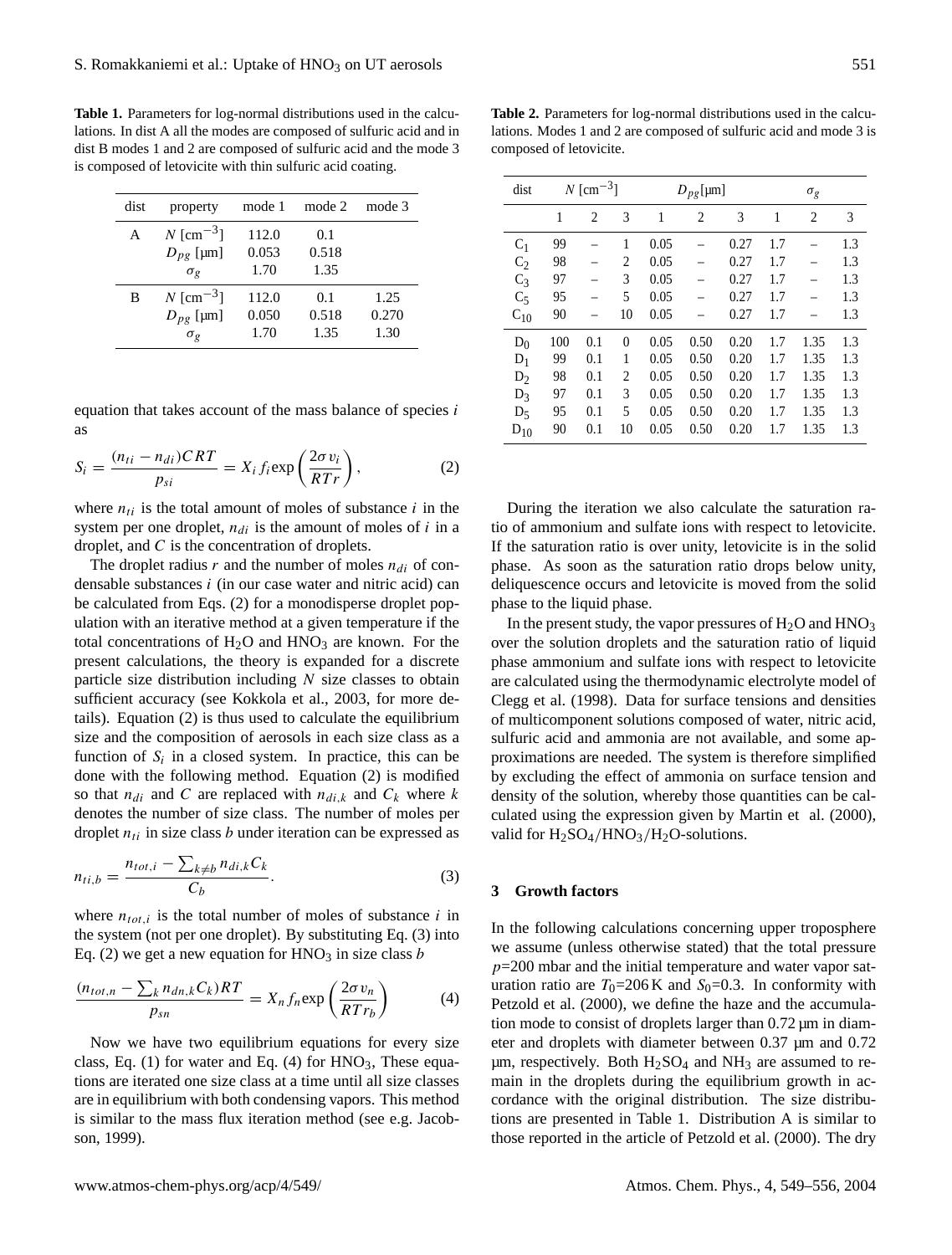

**Fig. 3.** Number concentration ratio  $N_{haze}/N_{tot}$  as a function of HNO<sub>3</sub> concentration at 60% RH for size distributions presented in Table 2. The lowermost curves of  $C_i$  and  $D_i$  correspond to distributions  $C_1$  and  $D_0$  in Table 2 and the uppermost correspond to  $C_{10}$ and  $D_{10}$ , respectively.

radius is obtained by dividing values given at S=0.38 by a factor of 1.4, which is estimated to be the growth factor of H2SO4/H2O-solution droplets at that saturation ratio.

With these initial values, homogeneous freezing would take place at  $S \gtrsim 0.78$  (T ∼199 K) depending on droplet size and timescale of the process (Koop et al., 2000).

## 3.1 **H2SO4**/**HNO3**/**H2O**

In Fig. 1a we present growth curves for different size classes for distribution A at 3 different  $HNO<sub>3</sub>$  VMR's as a function of saturation ratio. In the calculations the number of size classes was higher but for clarity only 10 are presented in the figure. In the Fig. 1a the accumulation mode is presented with yellow colour. The growth due to  $HNO<sub>3</sub>$  uptake is clear.

Figure 1b presents growth factors (=droplet diameter divided by the dry particle diameter) for the same distribution and reveals that the equilibrium growth factors are not size-independent. Because the Kelvin effect tends to increase the saturated vapor pressures, the concentrations of  $H_2O$  and HNO<sup>3</sup> have to decrease with decreasing droplet diameter in order to ensure equilibrium for all sizes. Previously, Carslaw et al. (1997) have noted that the equilibrium composition of stratospheric ternary droplets are size dependent (however, they did not calculate the effect on growth factors).

# 3.2 (**NH4**)**3H**(**SO4**)**<sup>2</sup>**

In Fig. 2, growth curves are presented for distribution B (see Table 1) containing an additional mode of letovicite. Figure 2 shows the growth of the letovicite mode as a function



**Fig. 4.** Like Fig. 3 but RH is now 75%.

of S (black lines). It can be seen that with 1 ppb of  $HNO<sub>3</sub>$ the DRH of letovicite is at 47.8%. At that point, the particles instantly take up  $HNO<sub>3</sub>$  and  $H<sub>2</sub>O$  to maintain equilibrium. The GF due to pure deliquescence is approximately 1.15. The rest of the growth is caused by simultaneous uptake of  $HNO<sub>3</sub>$  and  $H<sub>2</sub>O$ . The total GF at the DRH is 1.65. An assumption of different ammonium to sulfate ratio than that of letovicite would change the deliquescence behaviour of particles (see Lin and Tabazadeh, 2002) and thus change the GF at the DRH. However, based on Lin and Tabazadeh (2002), letovicite will be formed in the solid phase also for nonstochiometric ammonium to sulfate ratios and so there will be at least partial deliquescence at the DRH of letovicite.

It can also be seen that the DRH is size dependent. The smallest particles persist in the solid state to higher RH than do the bigger ones. The first particles to become deliquescent are those with the highest  $HNO<sub>3</sub>$  content in the aqueous coating. Because of the Kelvin effect, the highest equilibrium concentration occurs on the biggest particles. Smaller particles with a lower  $HNO<sub>3</sub>$  concentration in the liquid layer experience deliquescence at a higher RH.

From Figs. 1 and 2 we can see that the highest GF's for letovicite are indeed lower than for  $H<sub>2</sub>SO<sub>4</sub>$  when the letovicite is absent. There are two reasons for that, the total volume of the distribution B is bigger than the volume of the distribution A and the GF of  $(NH_4)_3H(SO_4)_2-H_2O$  droplets is smaller that the GF of  $H_2SO_4-H_2O$  droplets. However, the equilibrium growth of letovicite particles is not as sizedependent as is the growth of  $H_2SO_4$ -particles and so the presence of letovicite particles increases the number of haze mode droplets.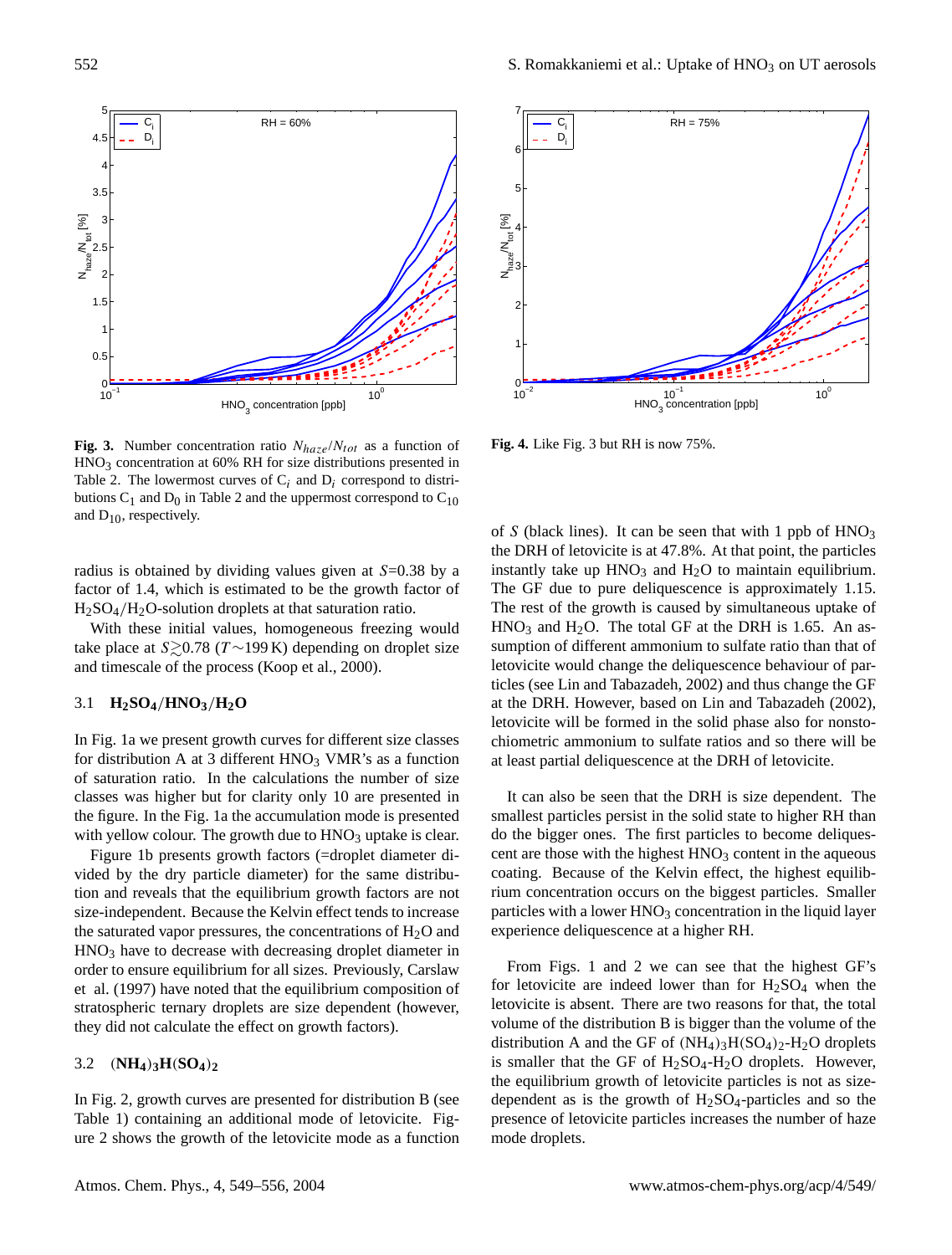

**Fig. 5.** Comparison to observations of Petzold et al. (2000) for distribution A (pure sulfuric acid droplets) at three different  $HNO<sub>3</sub>$  VMR's. Different symbols representing the observations (M11, M12, M21, M3, M5) refer to different POLSTAR II flights. For more information about measurements see Petzold et al. (2000).  $N_{haze}/N_{14}$  is the ratio of particles with diameter between  $0.72 \,\mu m$  and  $10 \,\mu m$  to particles with diameter bigger than 0.014  $\mu$ m.  $N_{acc}/N_{14}$  is the ratio of particles with diameter between 0.37 µm and 0.72 µm to particles with diameter bigger than 0.014  $\mu$ m.  $n_{gas}/n_{tot}$  is the ratio of gas phase HNO<sub>3</sub> to the total  $HNO<sub>3</sub>$  concentration.

# **4 Effect of increased HNO<sup>3</sup> and letovicite concentrations on the number of haze particles**

From the examination above it is clear that both increased HNO3, and increased letovicite concentrations lead to increased numbers of haze mode particles. This effect is further demonstrated in Figs. 3 and 4 presenting the ratio of haze mode particles to all particles as a function of  $HNO<sub>3</sub>$ concentration for 11 different aerosol particle distributions (Table 2) containing different amounts of sulfuric acid and letovicite. Figure 3 shows that at 60% relative humidity, nitric acid concentrations below about 0.2 ppb have little effect on the haze mode. However, above 0.2 ppb, enough of  $HNO<sub>3</sub>$  is absorbed by the droplets to cause a substantial increase in  $N_{haze}$ . At 75% RH, only 0.1 ppb of nitric acid is needed for a similar effect. This is due to the lowered  $HNO<sub>3</sub>$ vapour pressure over solution droplets and HNO<sub>3</sub> dependent



**Fig. 6.** Comparison to observations of Petzold et al. (2000) for distribution B containing letovocite with four different  $HNO<sub>3</sub>$  concentrations. Axes are same as in the Fig. 5.

deliquescence of letovicite. With increasing  $HNO<sub>3</sub>$  concentrations, the fraction of haze mode particles to all particles can increase to more than 5% depending on the amount and size of letovicite particles present.

Even without letovicite, the haze mode concentration can increase to more than  $1 \text{ cm}^{-3}$ , but the amount of  $HNO<sub>3</sub>$ needed is higher than in the presence of letovicite particles. Altogether, the variation in the haze mode concentrations for the different size distributions shown in Table 2 is close to an order of magnitude at both 60% and 75% relative humidities. Nitric acid causes a substantial enhancement of haze mode particles already when the aerosol distribution is composed of sulfuric acid alone, however, the presence of letovicite magnifies the effect greatly.

#### **5 A case study**

Petzold et al. (2000) observed pronounced increases of upper tropospheric haze mode particles at relative humidities above 50%. Here, we compare our calculations to the observation in order to examine whether nitric acid may have contributed to the haze mode concentrations. To be able to carry out the comparison, we define two modes with size limits  $0.37 \mu m < D < 0.72 \mu m$  (accumulation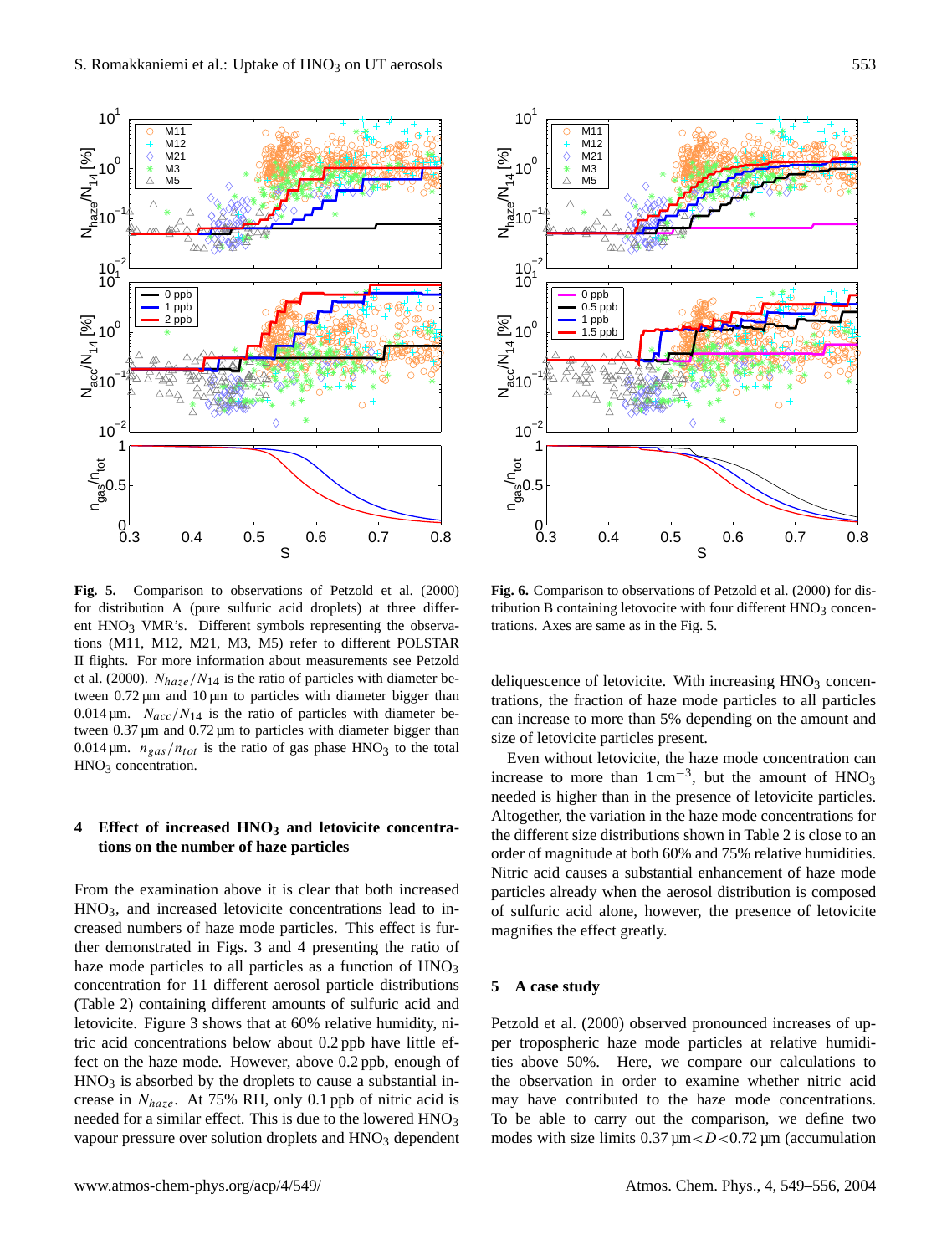

**Fig. 7.** History of air parcels encountered during mission flight 1 on 21 January 1998 given as pressure altitude vs. time. Blue symbols indicate air parcels of tropospheric origin (scaled potential vorticity <300), while black symbols indicate air masses of stratospheric origin (scaled potential vorticity >300). Starting points of tropospheric trajectories are labelled as T1 and T15

mode) and  $0.72 \mu m < D < 10 \mu m$  (haze mode). Due to the measurement setup, the modes defined by Petzold et al. (2000) were 0.37  $\mu$ m < D < 0.69 and 0.75  $\mu$ m < D < 10  $\mu$ m, but this difference should not influence our analysis too much. Figure 5 shows the concentration ratios  $N_{acc}/N_{14}$  and  $N_{haze}/N_{14}$ , where  $N_{14}$  is the concentration of all particles with  $D > 0.014 \,\text{\mu m}$ , as a function of the saturation ratio of water vapor at different nitric acid VMR's when the aerosol is composed of sulfuric acid and water (distribution A of Table 1). Also the partitioning of nitric acid between the gas and the liquid phases is shown. The data-points in Fig. 5 are the observations of Petzold et al. (2000).

The observed increase in the number of accumulation mode particles is consistent with the modeled increase caused by uptake of nitric acid on liquid  $H_2SO_4/H_2O$ . It seems that an average of less than 1 ppb of  $HNO<sub>3</sub>$  is needed to explain the behaviour of the accumulation mode particle concentration, and VMR's above 2 ppb would lead to an overestimation of the increase in  $N_{acc}/N_{14}$ . A small increase in number of the accumulation mode particles can be seen even without HNO<sub>3</sub> but not nearly enough to explain the observations.

The increase in the number of haze mode particles is more problematic. It clearly cannot be explained without the influence of HNO<sub>3</sub>. However, even nitric acid is not able to explain all of the observations; with haze mode particles, more than  $2$  ppb of  $HNO<sub>3</sub>$  would be needed to explain a large part of the increase in the haze mode. By adjusting the initial size distribution, the model results could be made to match the observations somewhat better, i.e. a larger increase in haze mode would be seen at a given nitric acid VMR. However, this would inevitably cause an increase also in the accumulation mode concentration, spoiling the agreement obtained with the size distribution A of Table 1, which is very similar to the distribution measured at S=0.53 (see Table 4 in Petzold et al., 2000). Only the number densities of different modes are slightly adjusted to get better agreement with observation data at low saturation ratios.

Petzold et al. (2000) proposed, that their observations could be explained with particles undergoing deliquescence. In Fig. 6 we compare our results for distribution B (see Table 1) containing letovicite to their observations. We have ammonia only in mode 3 because it is likely that the UT air considered here contains an external mixture of aerosol particles: sulfuric acid aerosols formed in situ in the UT, and letovicite containing particles originating from mixing of air that has had contact with the surface. Moreover, like already stated in the Petzold et al. (2000) paper, the accumulation mode particles behave as if they are  $H_2SO_4-H_2O$  droplets. The increase in haze mode particle concentration fits the measurements better than with distribution A. This is because with proper selection of HNO<sub>3</sub> concentration the DRH of letovicite can be adjusted to occur at  $S=0.5$ . The amount of HNO<sup>3</sup> needed is close to 1 ppb. Without letovicite, 2 ppb of  $HNO<sub>3</sub>$  is needed to get as good agreement for the haze mode. After deliquescence, more  $HNO<sub>3</sub>$  is partitioned in droplets containing letovicite than in  $H_2SO_4/H_2O$  droplets. That can be seen by comparing the growth of  $H<sub>2</sub>SO<sub>4</sub>$  droplets in Figs. 1 and 2.

It can be seen that our equilibrium model predicts too high accumulation mode concentration if we adjust the haze mode concentration behavior within observations. In order to make the letovicite particles to increase the haze mode enough, the letovicite distribution is such that the accumulation mode of distribution B has more particles than that of distribution A already at  $S=0.3$  (see Table 1 and Figs. 2 and 4). Growth of the letovicite particles due to the deliquescence and nitric acid uptake from sizes below the accumulation mode is not strong enough to bring them directly to the haze mode as deliquescence takes place. Growth factors over 2 (up to 3) would be needed for particles undergoing deliquescence to explain the observations, whereas for letovicite the growth factor (including the uptake of  $HNO<sub>3</sub>$ ) is only 1.65 (see Fig. 2). The GF could be different if the ammonium to sulfate ratio was different from that of letovicite and thus the assumption of a fixed composition can produce some uncertainty into our analysis.

However, discussing the agreement between observations and modeling results should consider the random-type nature of the observations as presented by Petzold et al. (2000). The data were obtained by compiling all observations in the upper free troposphere during the POLSTAR 2 experiment. In the case of high ozone concentrations  $>220$  ppb and simultaneously observed low relative humidities ≤20% data were identified as from the lower stratosphere and were excluded.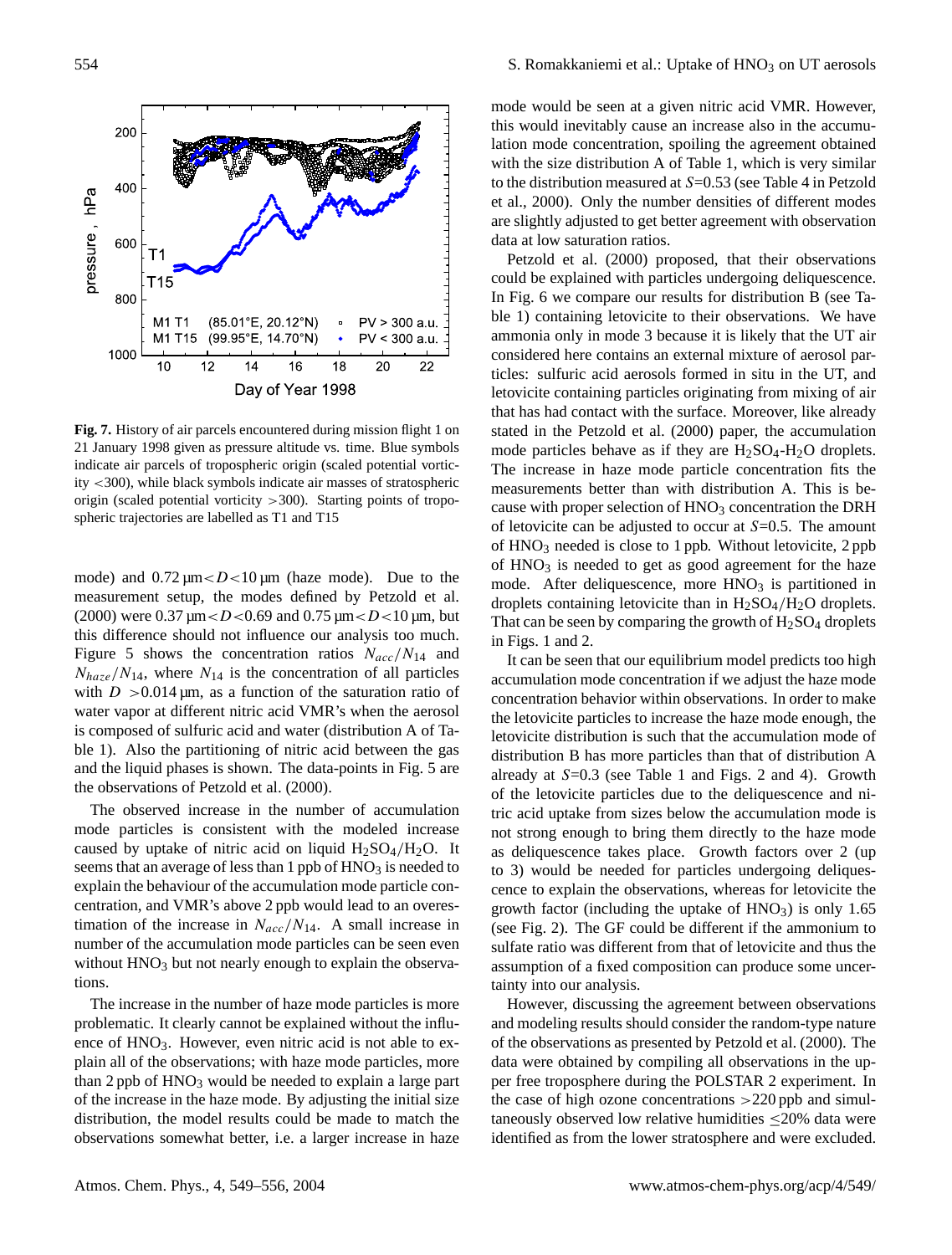In total, 40% of the data originate from drier air masses with S < 0.45, 15% originate from air masses close to ice saturation with S∼0.50, and the remaining 45% originate from humid air masses above ice saturation with  $S \geq 0.55$ . Hence, the air masses close to ice saturation are not equally represented compared to more dry and more humid air masses, respectively. Additionally, no Lagrangian flights with the focus on particle formation and growth were performed during POLSTAR 2. The gap between the accumulation mode and the haze mode which occurs in the model results compared to the observations, is likely to be explainable by the missing information for air masses around ice saturation. The size distributions A and B used for the modeling studies are both likely to occur compared to the observed average number density of  $\sim 1 \text{ cm}^{-3}$  for particles in the size range  $0.37 \mu m < D < 0.72 \mu m$ . Hence, the observations do not allow for an unambiguous preference for one of the selected size distributions.

In order to examine the likehood that enhanced  $HNO<sub>3</sub>$  concentrations and ammoniated aerosols were actually present in the air masses encountered during the POLSTAR 2 flights, trajectory analysis was done. Measured data were sorted according to the related ozone level for separating tropospheric and stratospheric air masses. To obtain a similar separation for trajectory data, the potential vorticity scaled by atmospheric pressure was used. The analysed data suggest a clear separation of mainly tropospheric from mainly stratospheric air at a value of 300–400 scaled PV units. For all mission flights when haze mode events were observed, the trajectories indicate a lifting of tropospheric air parcels during the past 10 to 12 days prior to the measurement. The origin of these tropospheric air masses varies between 14 and 37 deg. N and 85 to 118◦ E, i.e. from the Eurasian continent. Figure 7 shows an example for mission flight 1. Blue symbols indicate PV<300 a.u. while black symbols indicate PV>300 a.u.. Summarising, the trajectory data analysis supports the assumption that air masses close to the polar tropopause can be influenced by boundary layer air masses from lower latitudes and can thus carry chemical species of continental origin.

As reported by Krämer et al. (2003), the VMR of  $HNO<sub>3</sub>$ during the POLSTAR 2 experiment was on the order of 0.5 ppb. During the flight M3 of POLSTAR 2, the VMR of HNO<sup>3</sup> varied between 0.2 and 0.9 ppb (green stars in our Figs. 5 and 6, see fig 1 of Krämer et al.  $(2003)$ ). The model results for the accumulation mode are in good agreement with the  $HNO<sub>3</sub>$  observations. Without overrating the observations, they also support the model results which indicate a considerable growth of an upper tropospheric haze mode in the presence of sufficient HNO<sub>3</sub>.

#### **6 Conclusions**

We have shown that uptake of nitric acid by upper tropospheric aerosols causes notable increases in haze mode particle concentrations at relative humidities above 50%. At a relative humidity of 75%, a few tenths of a ppb of  $HNO<sub>3</sub>$  is enough to have an effect when the aerosol is composed of pure sulfuric acid. The presence of letovicite can substantially enhance the nitric acid effect, decreasing the threshold to about 0.1 ppb, and causing a severalfold increase in the haze mode concentrations at a given  $HNO<sub>3</sub>$  concentration. Our equilibrium calculations indicate that uptake of nitric acid by sulfuric acid aerosol may at least partially explain the observed increases of upper tropospheric haze- and accumulation mode particles at relative humidities above 50%. A letovicite mode improved the agreement between calculations and observations somewhat. The required  $HNO<sub>3</sub>$  levels were on the order of 1–2 ppb with sulfuric acid particles and 0.5–1 ppb when the letovicite mode was present.

*Acknowledgements.* We thank S. L. Clegg for providing us with a computer code of the AIM thermodynamic model. The trajectory analysis within POLSTAR 2 was conducted by Raimond Alfier from Meteorologisches Institut der Freien Universitaet Berlin. This study was supported by the Academy of Finland.

Edited by: S. Martin

#### **References**

- Carslaw, K. S., Peter, T., and Clegg, S. L.: Modeling the composition of liquid stratospheric aerosols, Rev. Geophys., 35, 125–154, 1997.
- Clegg, S. L., Brimblecombe, P., and Wexler, A. S.: A thermodynamic model of the system at tropospheric temperatures, J. Phys. Chem. A, 102, 2137–2154, 1998.
- Del Guasta, M., Morandi, M., Stefanutti, L., Balestri, S., Kyro, E., ¨ Rummukainen, M., Kivi, R., Rizi, V., Stein, B., Wedekind, C., Mielke, B., Matthey, R., Mitev, V., and Douard, M.: Lidar observations of spherical particles in a −65<sup>°</sup> cold cirrus observed above Sodankyla (Finland) during S.E.S.A.M.E, J. Aerosol Sci., ¨ 29, 357–374, 1998.
- Jacobson, M. Z.: Fundamentals of Atmospheric Modeling, Cam. Univ. Press, 1999.
- Kärcher, B. and Solomon, S.: On the composition and optical extinction of particles in the tropopause region, J. Geophys. Res., 104, 27 441–27 459, 1999.
- Kokkola, H., Romakkaniemi S., and Laaksonen A.: Köhler theory for a polydisperse droplet population in the presence of a soluble trace gas, and an application to stratospheric STS droplet growth, Atmos. Chem. Phys., 3, 2139–2146, 2003.
- Koop, T., Luo, B., Tsias, A., and Peter, T.: Water activity as the determinant for homogenous ice nucleation in aqueous solutions, Nature, 406, 611–614, 2000.
- Krämer, M., Beuermann, J., Schiller, C., Grimm, F., Arnold F.,Peter, Th., Meilinger, S., Meier, A., Hendricks,J., Petzold, A., and Schlager, H.: Nitric acid partitioning in cirrus clouds: a syn-